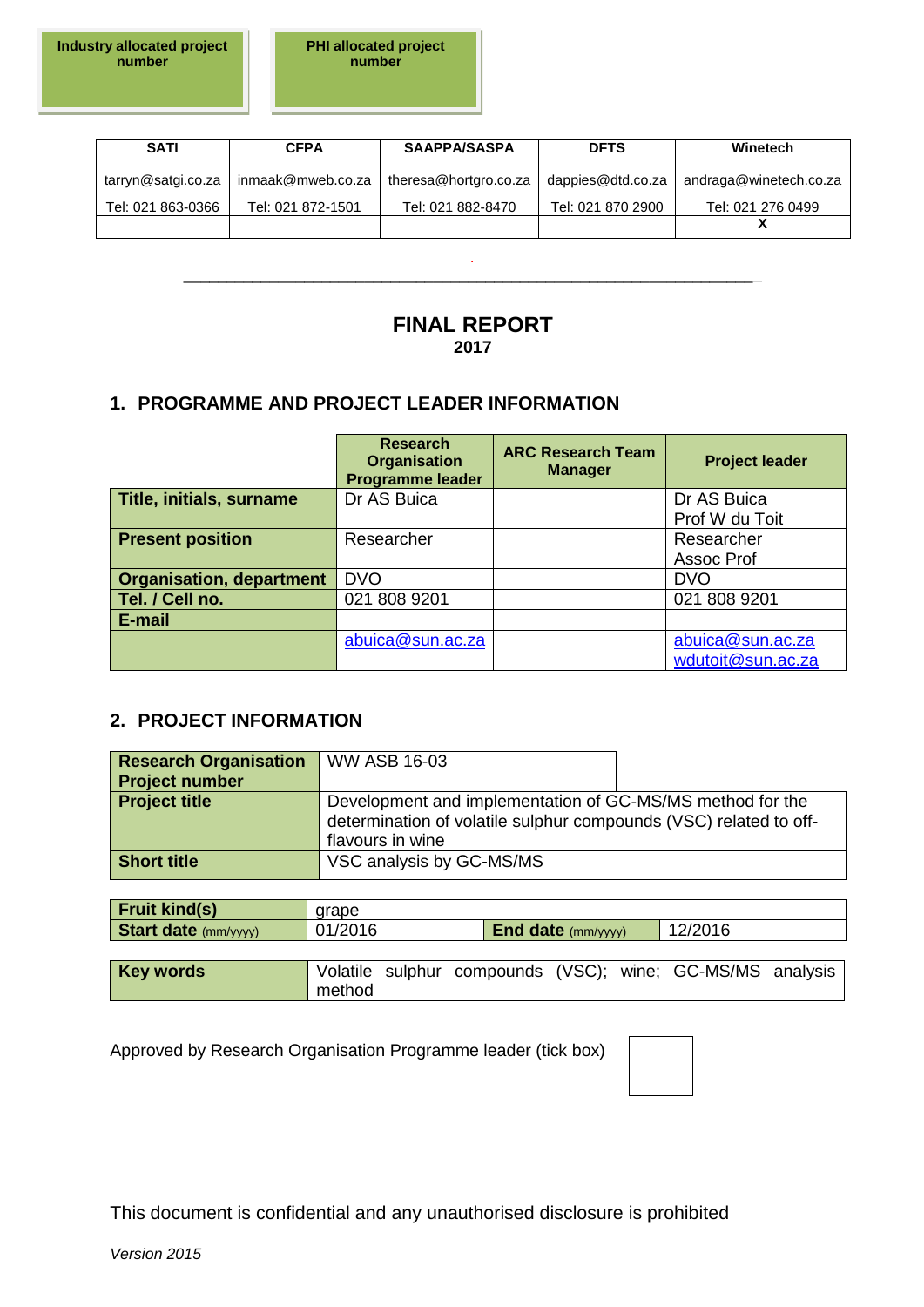# **3. EXECUTIVE SUMMARY**

#### **Objectives & Rationale**

The need for reliable data can be addressed by developing new analysis methods that make use of the technology available. Some methods are easy to implement because they make use of low-tech equipment, while others are highly specialized and require state-of-the-art instrumentation.

Organic sulphur compounds play a considerable role in the sensory characteristics of a wine, as they are frequently present among the character impact compounds. Volatile sulphur compounds (VSC) may determine quality and typical characteristics, not all of them pleasant, such as off-flavours resembling onions, garlic, cooked cabbage, rubber, and putrefaction. The difficulties to overcome when measuring these compounds are related to the required sensitivity of the analytical technique and to the instability, reactivity, and differences in volatility of reductive S compounds (RSC).

#### **Methods**

The determination of VSC was divided into two: (1) measurement of  $H_2S$  using a colorimetric reaction and (2) determination of RSC by GC-MS/MS. Both methods had to be tested before implementation.

#### **Key Results**

The two methods have proven to give reproducible results and are already implemented in our environment.

#### **Conclusion/Discussion**

Certain precautions have to be taken when working with either of the methods. The measurement of H2S can be done *in situ* by wineries, given that the temperature and volume of the sample are kept constant and that the right volume tube is used. The sensitivity can be adapted based on the sample and on the type of tube chosen.

Even though the method is straightforward, the GC-MS/MS analysis of the RSC requires a skilled and experienced analyst.

By combining the two methods, a wide range of compounds can be measured and thus increase our knowledge regarding the RSC in wine. These methods also open the possibility for new projects and experiments that evaluate the impact that various winemaking techniques and products have on the final composition of wines.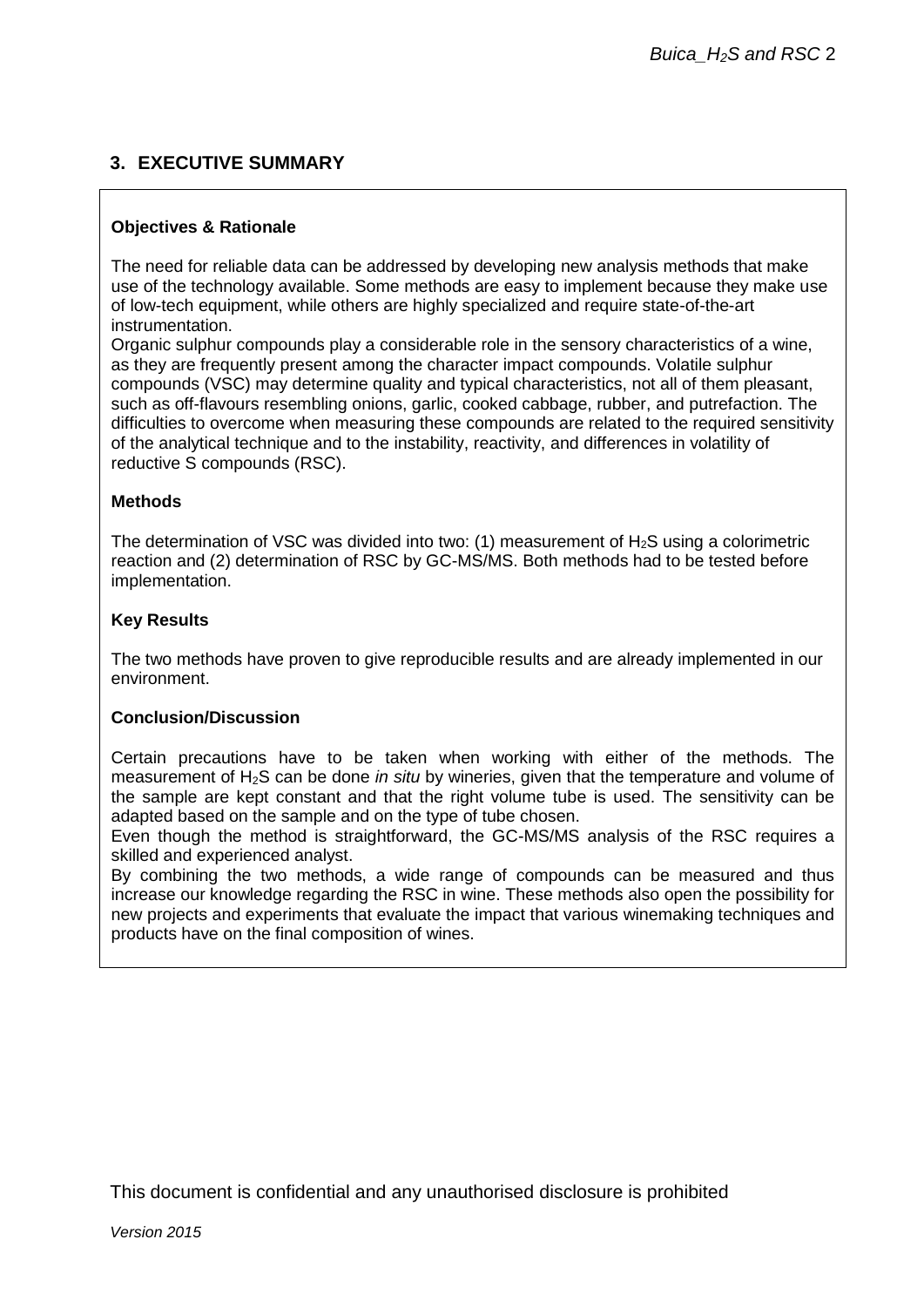# **4. PROBLEM IDENTIFICATION AND OBJECTIVES**

Organic sulphur compounds play a considerable role in the sensory characteristics of a wine, as they are frequently present among the character impact compounds. Volatile sulphur compounds (VSC) may determine quality and typical characteristics, not all of them pleasant, such as off-flavours resembling onions, garlic, cooked cabbage, rubber, and putrefaction. The possible sources of these VSC (or RSC, reductive sulphur compounds) are numerous and varied and can occur at several stages during the winemaking process or storage of bottled wine. The relationships between the factors that affect the formation of RSC are complex and worth investigating to ensure that the final wine is of adequate quality.

From an analytical point of view, a limited number of methods is equivalent to limited knowledge of the subject matter. Therefore the goal of this project is to offer a sensitive and reliable tool for investigations, during which not only the already usual positive aromas are evaluated (esters, higher alcohols, terpenes, thiols), but also some of the negative ones, to obtain a more complex and complete picture of the phenomena occurring from winemaking stages up to the consumer.

RSC in wine are divided into 'light' (boiling point, b.p. <90°C) and 'heavy' (b.p. >90°C) compounds, indicating the difficulty of using a relevant common sampling and enrichment technique. The additional difficulties to overcome are related to the required sensitivity of the analytical technique and to the instability and differences in volatility of RSC. Several analytical approaches have been employed to quantify sulphur volatiles in wine, and headspace sampling coupled with solid-phase microextraction (HS-SPME) methods, combined with gas chromatography (GC) followed by either S-specific or mass spectrometry (MS) detection proved quite effective.

One approach makes use of S-specific detectors, such as chemiluminescence and (pulsed) flame photometric detector. While extremely sensitive towards S compounds, these detectors are non-standard in an analytical lab and, by extension, expensive. Also, because they can be used only for S compounds, this type of equipment is restrictive in the possible applications for which it can be used. Another approach makes use of a more standardized type of equipment, namely GC-MS or its more performant variant, GC-MS/MS (which offers increased selectivity and sensitivity).

Based on the state-of-the-art instrumentation available to us, we optimized and implemented a HS-SPME-GC-MS/MS method based on previous work done in New Zealand. This was coupled with a chemically sophisticated but low tech type of device for the measurement of  $H_2S$ .

# **5. DETAILED REPORT**

#### **a. PERFORMANCE CHART** (for the duration of the project)

| Milestone                                                   | <b>Target Date</b> | <b>Extension Date</b> | Date<br>completed |
|-------------------------------------------------------------|--------------------|-----------------------|-------------------|
| 1. Familiarisation with the GC-MS<br>method (Auckland, NZ)  | <b>June 2015</b>   | n/a                   |                   |
| 2. Training post-doc fellow on<br>method specifics          | Jan 2016           | n/a                   | n/a               |
| 3. Method adaptation and<br>optimisation for GC-MS/MS (CAF) | Jan-May 2016       | Jan-June 2017         | done              |
| 4. Method validation                                        | <b>July 2016</b>   | June-July 2017        | done              |
| 5. Sample analysis                                          | Aug-Nov 2016       | July-Aug 2017         | done              |
| 6. Training of technical officers                           | <b>July 2016</b>   | Jan-July 2017         | done              |
| 7. Reports                                                  | Dec 2016           | Aug 2017              | done              |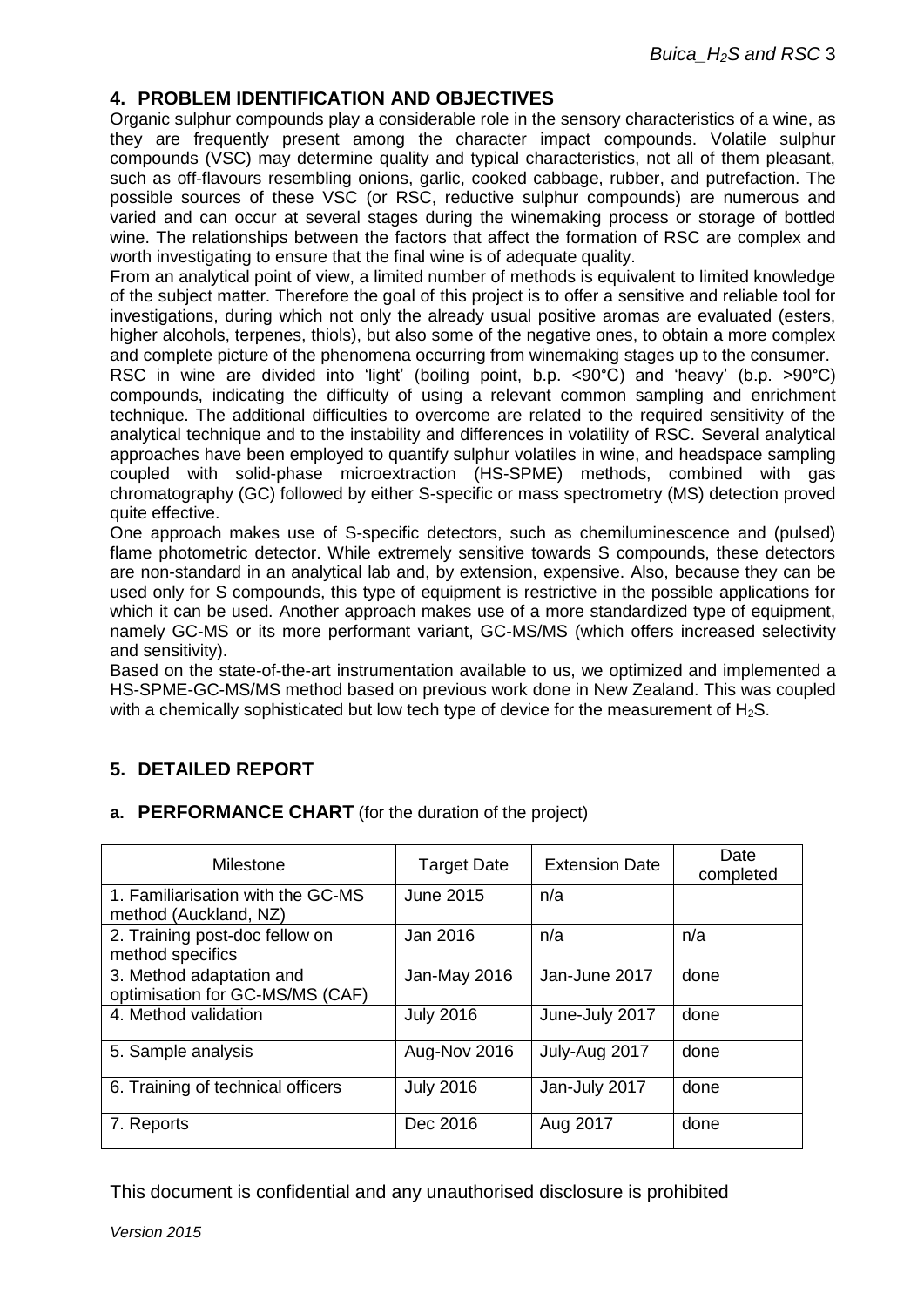| 6. Journal publication(s) $-$ final |          |  |
|-------------------------------------|----------|--|
| milestone                           | Feb 2019 |  |
| One popular                         | Mid-2019 |  |
| One peer-reviewed                   |          |  |

## **b) WORKPLAN (MATERIALS AND METHODS)**

1. Familiarisation with the GC-MS method (Auckland, NZ)

As mentioned above, we had the opportunity to collaborate with the researchers that set up the original GC-MS method. It was a chance to learn first-hand from their experience about the practicalities of the method, and especially its issues seeing that the RSC are difficult compounds to handle and analyse.

The experience was of extraordinary value for our work regarding all the aspects of the analysis, from sample handling to instrumental set-up.

#### 2. Training post-doc fellow on method specifics

As stated in the risk assessment for the project, finding a suitable post-doc fellow for this work has proven difficult. In the end, the people working on the method were a PhD student (S Vannevel, whose PhD project relies partly on the measurement of the RSC), a technical officer from Oenology/IGWS (A Schulze) and research staff from CAF, where the GC-MS/MS part of the method is implemented.

- 3. Method adaptation and optimisation for GC-MS/MS (CAF)
- 4. Method validation
- 5. Sample analysis

The project followed the analytical method stages. In order to be implemented in our environment, the method was adapted to our specific instrumentation. During this stage, extensive optimization took place (detailed in the Results&Discussion section below). The method was validated for synthetic, white, and red wine to make sure that it is reliable, precise, and accurate. As the method was already earmarked for some of the projects currently running in our environment, the initial application took place with samples from one of these projects.

6. Training of technical officers

The training took place as the method was validated and implemented.

## **c) RESULTS AND DISCUSSION**

The original method had some features that set it apart and made it less straightforward to implement in our environment. The issues, their implications, and the solutions we found are presented here, before discussing the results in more detail.

H<sub>2</sub>S posed problems in the original method due to the compound's extremely high volatility. The lab in Auckland partly solved the problem by using in their setup a cryotrap (cooled online with liquid Nitrogen), but they still encountered problems with a lot of their samples when trying to determine  $H_2S$ .

The GC-MS/MS at CAF doesn't have the cryotrap feature, therefore we cannot measure H2S with this instrument, but the solution came from a low-tech device. Its characteristics and measurement procedure will be described below, in the section *Measuring H2S*.

The NZ instrumental setup includes two capillary columns with different chemistries of the stationary phase connected in series. Using two columns increases the length and time during which the separation of similar compounds can take place, and the two different chemistries assist by offering different mechanisms through which separation can be achieved. The disadvantage is that this type of column setup is very unusual and cannot be used for regular applications. Which means, in turn, that every single time the RSC analysis is run, the column has to be changed to the two-column setup and back to the original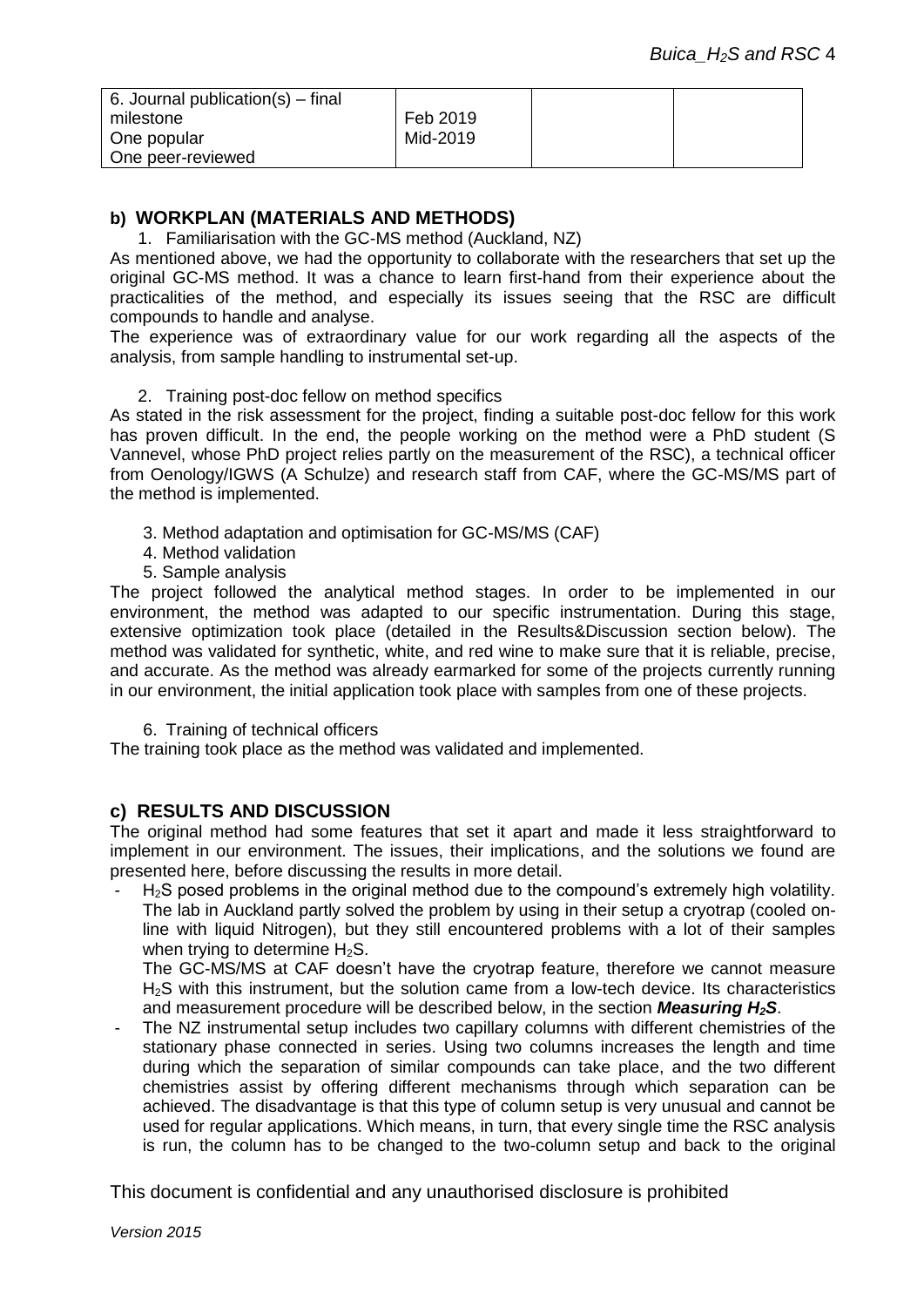configuration, which for any MS instrument means long down times. Or that a GC-MS has to be dedicated solely to this type of analysis, which is excessive.

Plus, being able to align two capillary columns (internal diameter 0.25 mm) without losing performance is extremely difficult, and the setup is very delicate and challenging to handle, especially if the columns have to be taken out and re-installed whenever the analysis is done. In a word, impractical.

The solution on our side came from the performance of the instrument we used. The issues with separation and sensitivity required by the RSC were solved by MS/MS detection. The use of tandem Mass Spectrometer results in an increase of separation *within* the detector, additional to the separation in the column (no need to use two columns).

The details of the method and the results for validation and application are presented in the section below *Measuring RSC by GC-MS/MS*

#### *Measuring H2S*

S and S-containing compounds react selectively with a variety of reagents. This chemical property can be used for the determination of S-containing compounds. For example, the reaction with Hg was used in the original Tominaga method for the analysis of thiols in wines. Some of the reactions produce coloured compounds and these can be used to monitor and measure S compounds. Some reagents are selective to only one compound, like in our case  $H_2S$ .

A commercial device that can be used for this purpose is available for a couple of years. Detector tubes are thin glass tubes with calibration scales printed on them to directly read concentrations of the substances to be measured. Each tube contains detecting reagents that are especially sensitive to the target substance and quickly produce a distinct layer colour change. The amount of reagent in a tube is calibrated in such a way that there are different ranges for H<sub>2</sub>S, depending on the application. The reaction is irreversible and progressive, starting from level 0 and continuing until all the  $H_2S$  present in the headspace has reacted. The tubes can be used until the reaction level reaches the top of the tube.

We tested tubes from two different manufacturers, Gastec and Honeywell, to determine their suitability for use in our type of application.



Figure 1: The types of tubes chosen and their colour change after exposure to  $H_2S$ . Left: Gastec, colour change white to dark brown/black. Middle: Honeywell, colour change white to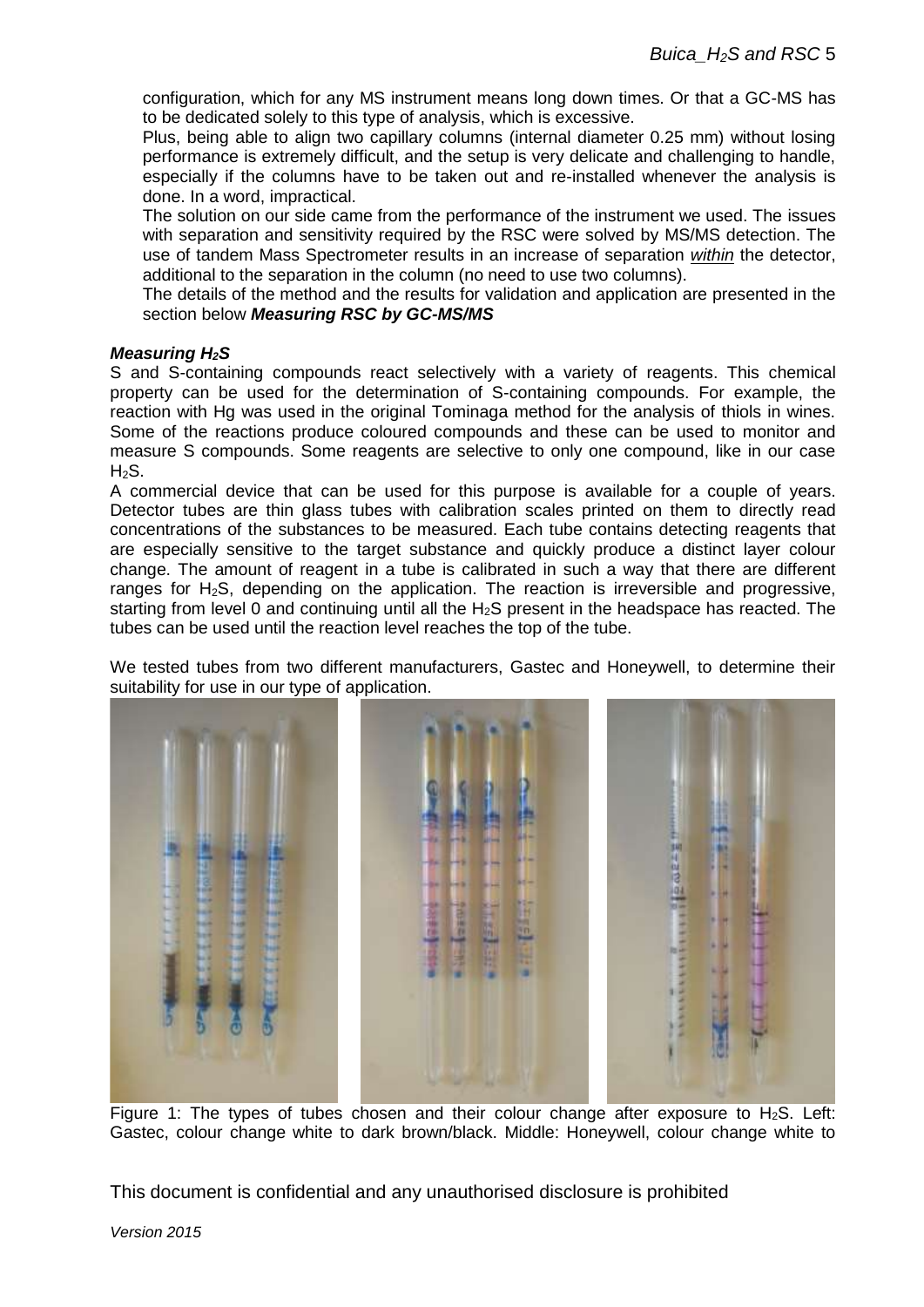pink, yellow colouration due to exposure to water vapours. Right: different types of tubes after exposure to water vapours.

Things to be taken into account when using the tubes are: temperature, atmospheric pressure (depending on how the measurements are done), relative humidity, the volume of sample tested, and the volume of gas sampled. The tubes chosen were tested for repeatability and robustness in the lab working conditions. At the end, ten samples from an ongoing project were also measured.

The sampling can be done with a gas sampling pump, which is commercially available. After considering various possibilities, including using the pump, we have decided on the following setup, with the idea that the inert gas we use displaces the  $H_2S$  present in the solution (Figure 2). This setup was chosen because it avoids issues related to the atmospheric pressure adjustment, and only the volume and the temperature of the liquid have to be controlled.



Figure 2: In-house setup for the  $H_2S$  measurements

What has been tested:

1) Wine spiked with ammonium sulphide (AS) 3.1 mg/L, sparged for 30 min with Suremix (mixture of N2 and CO2) and measured on Honeywell 10-103-04 tube (0.2-3 ppmv) Response: 0.4ppmv H2S (relative humidity issues)

2) Wine spiked with 3.1 mg/L AS, sparged for 30 min with Suremix, 2 tubes used Gastec 4LT: excess after 5 sec

Gastec 4LL: excess after 10 sec

Both tubes too sensitive for this level of spiking, to be considered for lower levels of  $H_2S$  present in solution.

3) Wine spiked with AS 3.1 mg/L, sparged for 30 min and an additional 30 min with Suremix, two Gastec 4H tubes used for repeatability.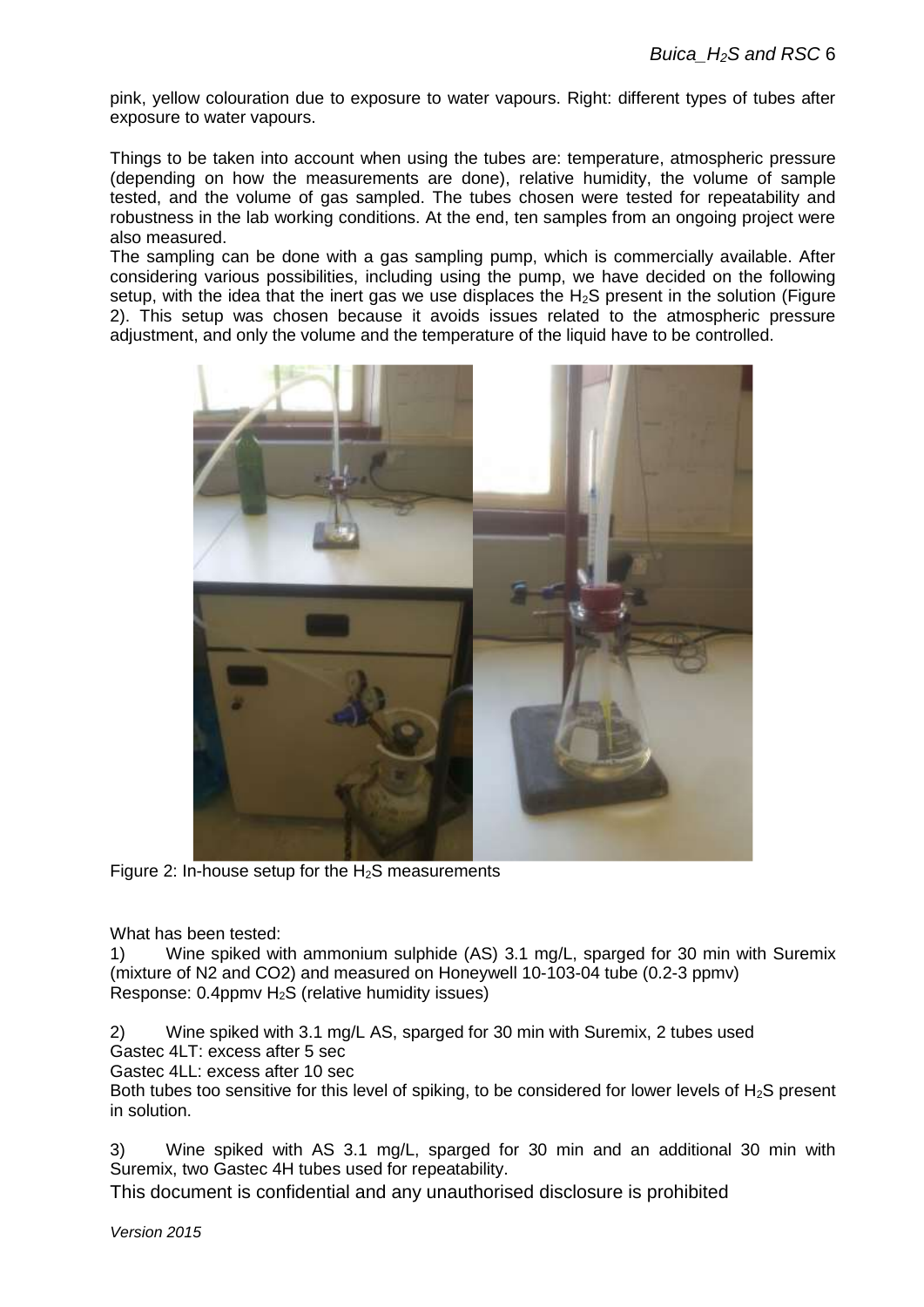Response 1: 350 ppmv after 30 min, no further change after 1 hr Response 2: 325 ppmv after 30 min, no further change after 1 hr Repeatability is acceptable for a colorimetric reaction.

4) Wine spiked with AS 6.2 mg/L, sparged for 30 min and an additional 30 min with Suremix, Gastec 4H tube used.

Response: 750 ppmv

The response is proportional to the concentration, response is double compared to (3), in this case the concentration of the spike was also double compared to (3).

5) Wine samples with Gastec 4LT, sparged 30 min

NO RESPONSE FOR ANY OF THE 10 SAMPLES.

This tube is the most sensitive one, used for the lowest concentrations of  $H_2S$ , therefore there was no  $H_2S$  present in the samples.

The tubes are convenient from a cost point of view, too, Honeywell tubes are R94.04 ea and Gastec tubes R61.05 ea.

Besides having to take care that the conditions in which the measurement take place are controlled, choosing the right tube for the right sample taking into account the concentration of H<sub>2</sub>S is the only major issue with this measurement. This method is currently being implemented in our lab for routine analyses, and will be adapted for fermenting media.

#### *Measuring RSC by GC-MS/MS*

The list of analytes measured with this method is given in Table 1. It is a comprehensive list, including compounds from various classes and with a variety of volatilities. This means that not all of the compounds will contribute to wine aroma in normal circumstances. Nevertheless, it is important to be able to measure them, since they can be involved in many processes occurring in wine and might be key to elucidating metabolic pathways, for example.

Since there are many classes of S compounds included in the method, each class uses its own deuterated internal standard for normalization of measurement. These internal standards are commercially available, therefore not a limiting factor.

The sample preparation procedure is straightforward: 10 mL wine are added in a headspace GC vials containing 2.5 g  $MqSO<sub>4</sub>$  and the vial is sealed. Due to the nature of the internal standards used, their solution is added through the septum of the cap, to ensure that no compounds are lost in the process. The vials are put in the instrument and the analysis follows using headspace solid phase microextraction (HS-SPME) for sampling and injection.

During the method optimization stage, an HP-1MS column was used. Each standard and internal standard were run separately to determine retention time and to optimize the MS conditions to ensure the best signal-to-noise ratio. Some compounds were detected in selected ion monitoring mode (SIM, based on mass/charge ratios in single MS) and others in selected reaction monitoring mode (SRM transitions in MS/MS). During validation is was observed that the compounds with the highest volatility, methane thiol,  $CS<sub>2</sub>$ , and ethane thiol, couldn't be measured accurately. This posed a big problem, since these compounds contribute most to the reductive wine aroma exactly because they are the most volatile.

The solution to this problem was changing the column. The second column used was HP-InnoWax. The standards and internal standards had to be re-analysed one by one, as the different chemical nature of the stationary phase meant that the retention times of the various compounds changed. But it also meant that the problematic compounds could now be measured and the validation of the method could proceed.

The method was tested for linearity (6-10 point calibration), limit of detection (LOD), limit of quantitation (LOQ), and repeatability at two different concentrations. A summary of the method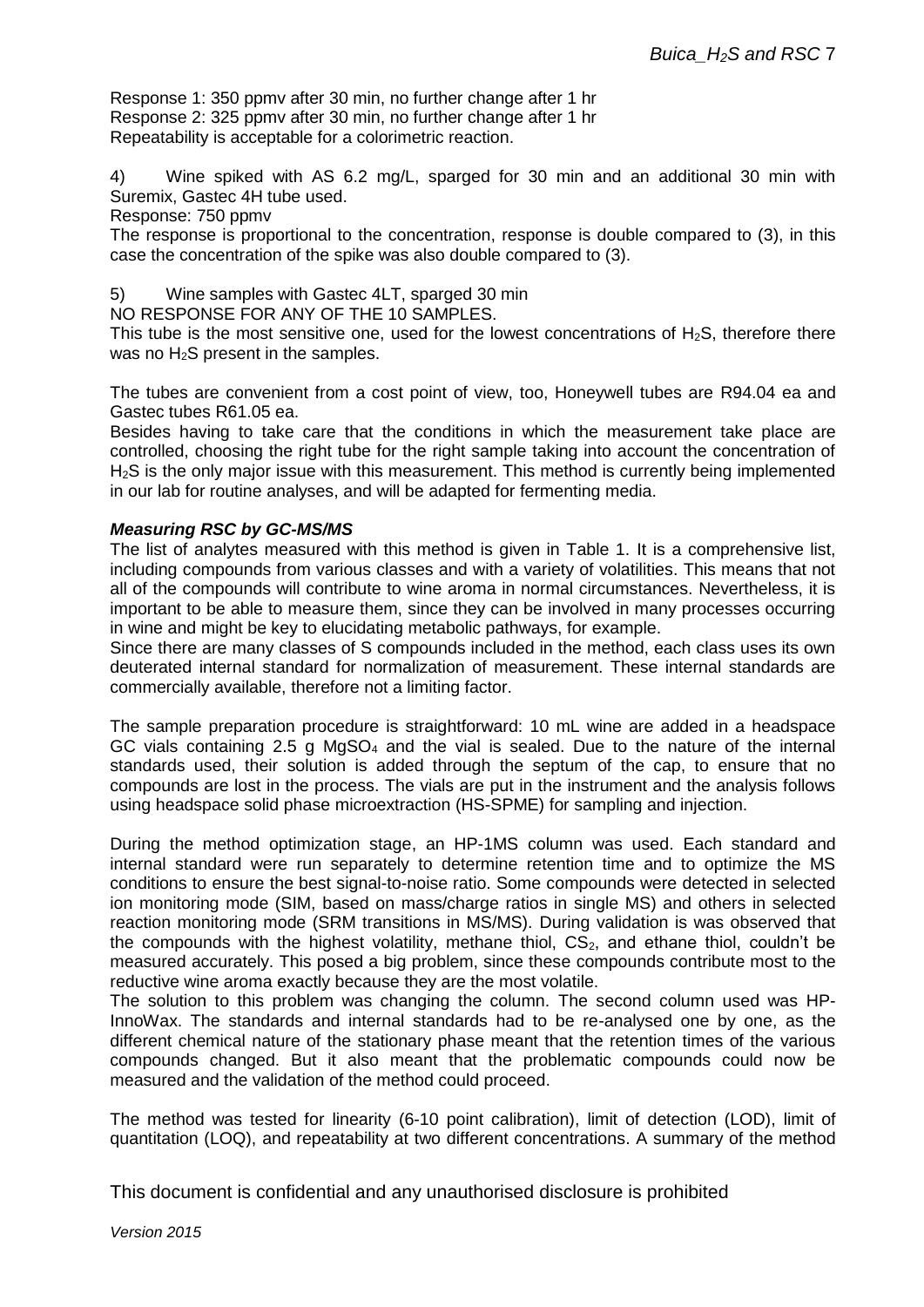validation parameters is presented in Table 1. All calibrations are linear in the range tested, with R<sup>2</sup> values of at least 0.9 and in most cases at least 0.99.

The method is considered suitable for the analysis of RSC in both red and white wines.

|                                     |              |        |                |                | linearity<br>range | repeatability<br>low level. | repeatability<br>high level, |
|-------------------------------------|--------------|--------|----------------|----------------|--------------------|-----------------------------|------------------------------|
| Compound                            | class        | $R^2$  | $LOD, \mu g/L$ | $LOQ, \mu g/L$ | tested, µg/L       | %RSD                        | %RSD                         |
| <b>IMethanethiol</b>                | alkylthiol   | 0.9482 | 0.06           | 0.02           | $0.04 - 8.84$      | 12.17                       | 19.65                        |
| lCarbon disulfide                   | disulfide    | 0.9908 | 0.06           | 0.02           | $0.25 - 50.32$     | 14.11                       | 11.83                        |
| Ethanethiol                         | alkylthiol   | 0.9985 | 0.21           | 0.06           | 0.62-124.91        | 11.46                       | 28.37                        |
| Dimethyl sulfide                    | sulfide      | 0.9947 |                |                | 3.13-625.35        | 5.65                        | 11.16                        |
| Diethyl sulfide                     | sulfide      | 0.9971 | 0.07           | 0.02           | $0.3 - 59.76$      | 3.26                        | 6.78                         |
| Methylthioacetate                   | thioacetate  | 0.9963 | 2.71           | 0.81           | 0.39-78.92         | 1.38                        | 5.25                         |
| Dimethyldisulfide                   | disulfide    | 0.9973 | 0.06           | 0.02           | 0.31-61.56         | 6.46                        | 10.84                        |
| S-ethyl thioacetate                 | thioacetate  | 0.9976 | 0.18           | 0.05           | 0.28-56.32         | 10.87                       | 14.47                        |
| Diethyl disulfide                   | disulfide    | 0.9962 | 0.02           | 0.01           | 0.82-164.63        | 5.56                        | 6.46                         |
| 4-methylthiazole                    | thiazole     | 0.9982 | 0.48           | 0.14           | 0.37-74.91         | 6.49                        | 12.64                        |
| dimethyl trisulfide                 | trisulfide   | 0.9944 | 0.01           | 0.003          | $0.12 - 24.04$     | 6.06                        | 10.93                        |
| methional                           | thioaldehyde | 0.9803 | 80.54          | 24.18          | 10.84-2167.63      | 13.80                       | 13.86                        |
| 2-mercaptoethanol                   | thioalcohol  | 0.9949 | 34.50          | 10.36          | 2.94-587.07        | 7.38                        | 12.89                        |
| 2-methylthio-1-ethanol              | thioalcohol  | 0.9968 | 15.79          | 4.74           | 1.86-372.57        | 9.63                        | 13.29                        |
| 3-methylthio-1-propanol (methionol) | thioalcohol  | 0.9955 | 17.11          | 5.14           | 19.7-3941.91       | 9.98                        | 11.34                        |
| 4-methylthio-1-butanol              | thioalcohol  | 0.9968 | 0.02           | 0.01           | $0.04 - 8.84$      | 11.03                       | 13.72                        |
| benzothiazole                       | thiazole     | 0.9949 | 0.54           | 0.16           | 0.16-32.86         | 8.88                        | 18.36                        |

| Table 1: Summary of parameters tested for the RSC method |  |
|----------------------------------------------------------|--|
|----------------------------------------------------------|--|

Even though the method is straightforward, we would like to draw the attention to the following:

- Utmost care must be taken when handling the samples (for example during sample transfer), as the most volatile substances will evaporate if treated carelessly, thus leading to inaccurate and non-reproducible results.
- Working with the standard solutions and the internal standard solutions require highly skilled operators. Simply doing the wet chemistry part (for example making up the standards for the calibration) required separate micro-syringes for each pure substance, working constantly under a fumehood, sealing the solutions and sampling them through the septum of the various vials, *etc*.
- Besides the volatile nature of the compounds, they are also toxic and prone to crosscontamination (since S shows affinity for a range of chemicals commonly present in a lab).
- The glassware used in the method is treated with a special washing solution which, in addition to cleaning, deactivates the surface of the glass to stop any of the S compounds being retained on the surface and contaminating the samples.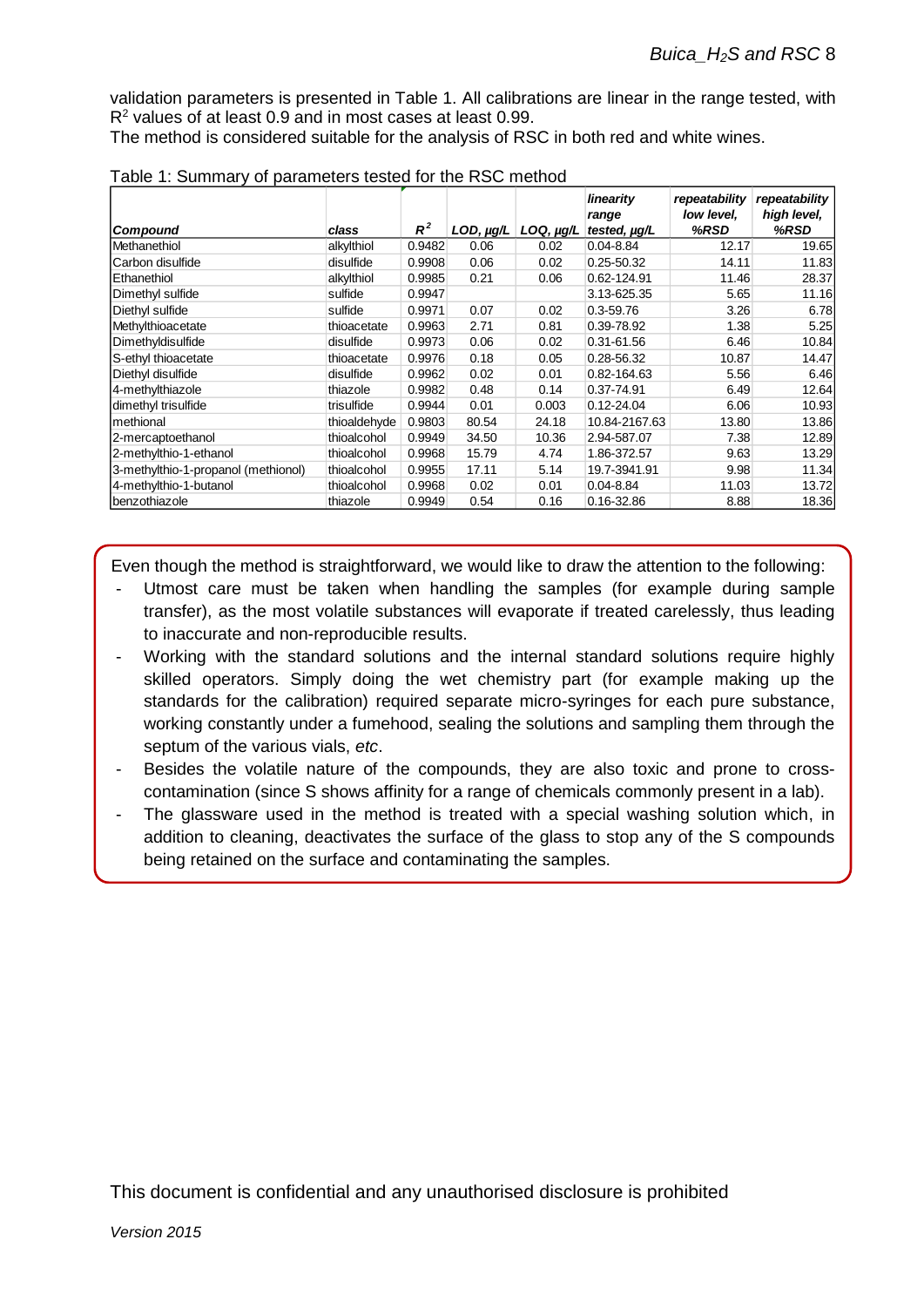### **d) CONCLUSIONS**

The main issues with the determination of the RSC derive from the compounds' high volatility and affinity for various chemicals commonly present in the work environment. Using a combination of low tech and high tech equipment, a large variety of RSC can be measured. The simple, straightforward determination of  $H_2S$  can be done with the use of the commercially available tubes, taking into account a series of experimental conditions to ensure accuracy and repeatability. The same type of issues due to volatility and contamination can be encountered in the measurement of an array of RSC by GC-MS/MS if adequate care is not taken. Nevertheless, the developed method has shown to be linear, sensitive, and reproducible in the conditions tested.

This method can be applied further to a variety of projects that cover fundamental knowledge (such as the elucidation of pathways related to microorganisms and their metabolites in wine) which will translate into applied knowledge. Some examples of practical applications could be the influence on the production of RSC of grape variety, choice of yeast and additional nutrients (their nature and quantity), impact of Brett and LAB spoilage, impact of aging, oxidation and microoxygenation, the use of Cu2+ during winemaking, *etc*.

## **6. ACCUMULATED OUTPUTS**

## **a) TECHNOLOGY DEVELOPED, PRODUCTS AND PATENTS**

The measurement of  $H_2S$  using the tubes is easy to implement and doesn't require any hightech setup. It can easily be transferred to the industry for the producers to measure H<sub>2</sub>S *in situ* if necessary, while taking into account the restrictions on the measuring conditions to ensure accuracy.

At the other end of the technology spectrum, the RSC method requires state-of-the-art equipment. The method will be added to the portfolio of analyses to be performed on commercial and experimental wines. It will become an essential tool for future projects (some of them suggested in the Conclusions section). The method will be set up using CAF equipment, therefore once the method is up and running, industry could have direct access to this analysis.

#### **b) SUGGESTIONS FOR TECHNOLOGY TRANSFER**

The H2S measuring method can be demonstrated to ensure adequate transfer and implementation. The  $H_2S$  and RSC methods will be communicated via a popular science article.

## **c) HUMAN RESOURCES DEVELOPMENT/TRAINING**

| <b>Student Name and</b><br><b>Surname</b> | <b>Student Nationality</b> | Degree (e.g.<br><b>MSc Agric,</b><br><b>MComm</b> ) | Level of<br>studies in<br>final year of<br>project | <b>Graduation</b><br>date | <b>Total cost to</b><br>industry<br>throughout<br>the project |
|-------------------------------------------|----------------------------|-----------------------------------------------------|----------------------------------------------------|---------------------------|---------------------------------------------------------------|
| <b>Honours students</b>                   |                            |                                                     |                                                    |                           |                                                               |
|                                           |                            |                                                     |                                                    |                           |                                                               |
| <b>Masters Students</b>                   |                            |                                                     |                                                    |                           |                                                               |
|                                           |                            |                                                     |                                                    |                           |                                                               |
| <b>PhD</b> students                       |                            |                                                     |                                                    |                           |                                                               |
| S Vannevel                                | Belgium                    | MSc                                                 | PhD upgraded                                       | Dec 2018                  |                                                               |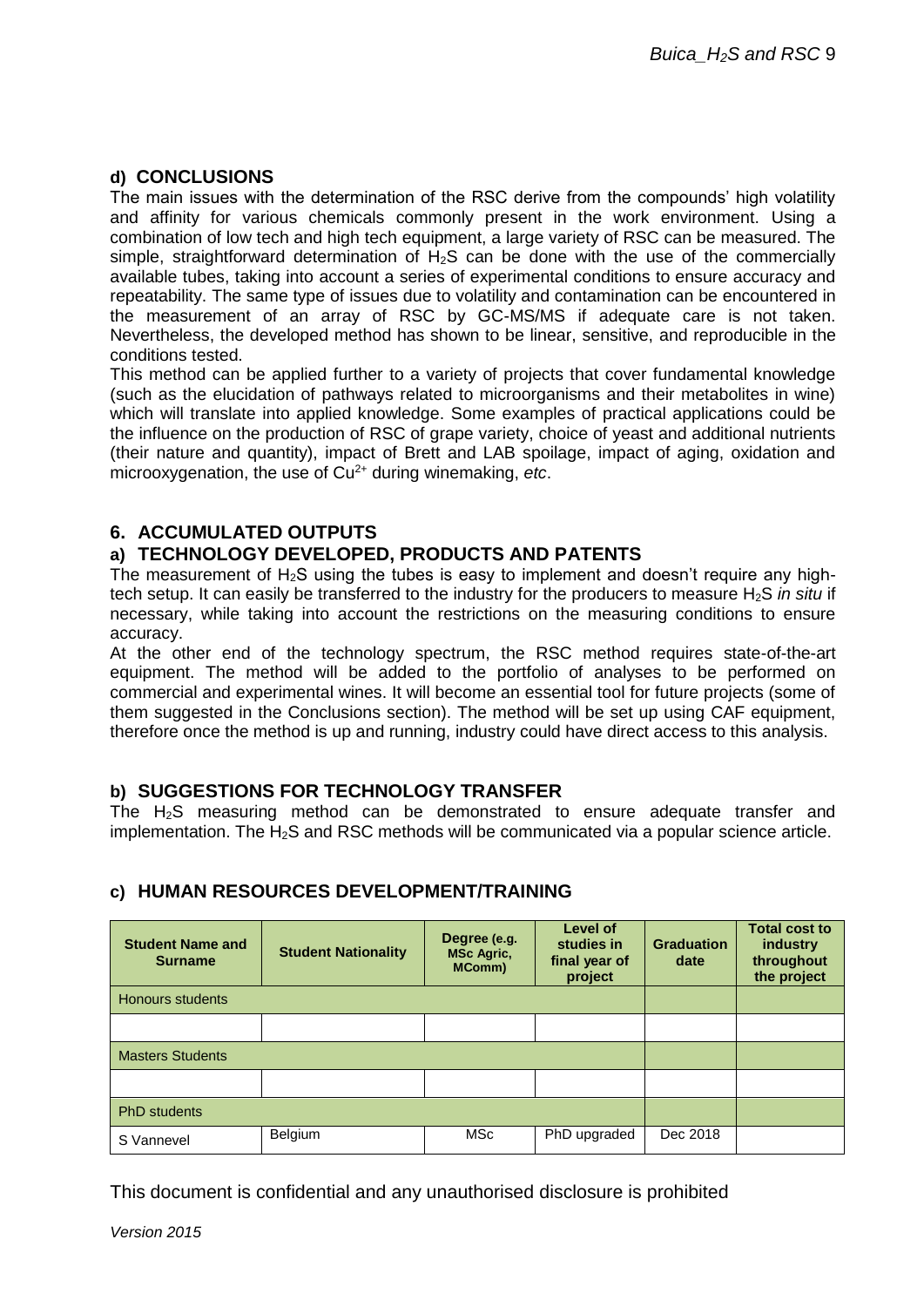| <b>Postdocs</b>                                           |           |     |     |     |  |
|-----------------------------------------------------------|-----------|-----|-----|-----|--|
|                                                           |           |     |     |     |  |
| Support Personnel (not a requirement for HORTGRO Science) |           |     |     |     |  |
| W Kuhn                                                    | <b>SA</b> | n/a | n/a | n/a |  |
| L Mokwena                                                 | SA        | n/a | n/a | n/a |  |
| A Schulze                                                 | SA        | n/a | n/a | n/a |  |

#### **PERSONS PARTICIPATING IN THE PROJECT (Excluding students)**

| Initials &<br>Surname | Highest<br>Qualification | Degree/<br>Diploma<br>registered<br>for | Race<br>(1) | Gender<br>(2) | Institution &<br>Department | <b>Position</b><br>(3) | Cost to<br>Project<br>R |
|-----------------------|--------------------------|-----------------------------------------|-------------|---------------|-----------------------------|------------------------|-------------------------|
| <b>AS Buica</b>       | PhD                      | n/a                                     | W           | F             | <b>DVO</b>                  | PL                     |                         |
| <b>M</b> Stander      | PhD                      | n/a                                     | W           | F             | <b>CAF</b>                  | Coll                   |                         |
| L Mokwena             | <b>MSc</b>               | n/a                                     | B           | M             | <b>CAF</b>                  | Co                     |                         |
| W Kuhn                | Hons                     | n/a                                     | W           | F             | <b>CAF</b>                  | Co                     |                         |
| A Schulze             | <b>MSc</b>               | n/a                                     | W           | F             | <b>IGWS</b>                 | Co                     |                         |

| $(1)$ Race   | B         | $=$ | African, Coloured or Indian                                                                          |
|--------------|-----------|-----|------------------------------------------------------------------------------------------------------|
|              | W         | $=$ | White                                                                                                |
| $(2)$ Gender | F         | $=$ | Female                                                                                               |
|              | М         | $=$ | Male                                                                                                 |
| (3) Position | Co        | $=$ | Co-worker (other researcher at your institution)                                                     |
|              | Coll      | $=$ | Collaborator (participating researcher that does not receive funding for this project from industry) |
|              | PF        | $=$ | Post-doctoral fellow                                                                                 |
|              | PL        | $=$ | Project leader                                                                                       |
|              | <b>RA</b> | $=$ | Research assistant                                                                                   |
|              | TA        | $=$ | Technical assistant/ technician                                                                      |

### **d) PUBLICATIONS (POPULAR, PRESS RELEASES, SEMI-SCIENTIFIC, SCIENTIFIC)**  n/a

## **e) PRESENTATIONS/PAPERS DELIVERED**

n/a

### **7. BUDGET**

#### **TOTAL COST SUMMARY OF THE PROJECT**

| <b>YEAR</b> | <b>CFPA</b> | <b>DFTS</b> | <b>Deciduous</b> | <b>SATI</b> | Winetech   THRIP   OTHER |  | <b>TOTAL</b> |
|-------------|-------------|-------------|------------------|-------------|--------------------------|--|--------------|
| 2016        |             |             |                  |             | 500 000                  |  | 500 000      |
| 2017        |             |             |                  |             |                          |  |              |

This document is confidential and any unauthorised disclosure is prohibited

*Version 2015*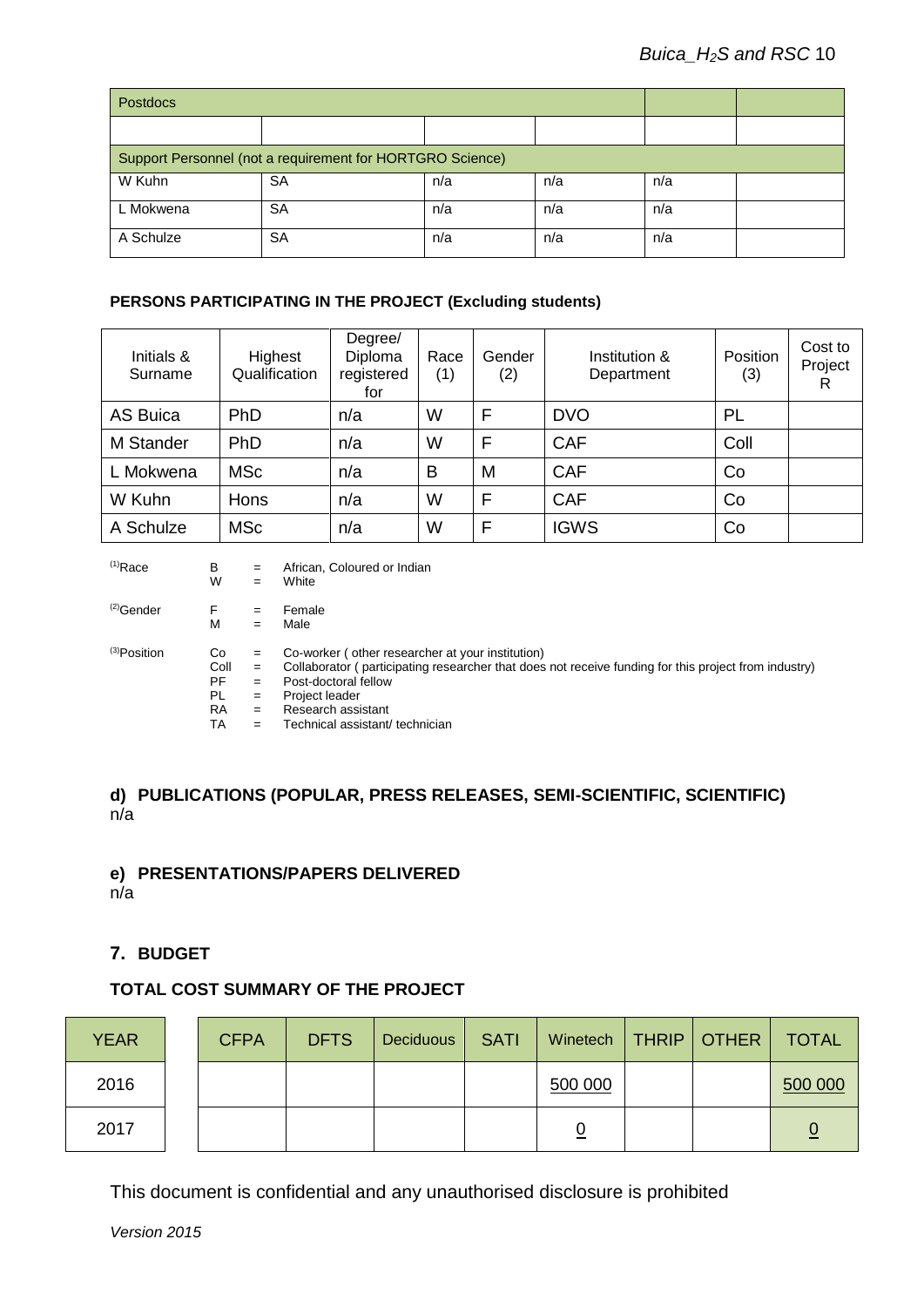### **EVALUATION BY INDUSTRY**

This section is for office use only

| Project number |  |
|----------------|--|
|                |  |
| Project name   |  |

Name of Sub-Committee\*

| Comments on project |
|---------------------|
|                     |
|                     |
|                     |
|                     |
|                     |

| Committee's recommendation (Review panel in the case of PHI)                    |              |
|---------------------------------------------------------------------------------|--------------|
| Accepted.                                                                       |              |
| Accepted provisionally if the sub-committee's comments are also addressed.<br>٠ |              |
| Unacceptable. Must resubmit final report.                                       |              |
|                                                                                 | Date _______ |

## \*SUB-COMMITTEES

#### **Winetech**

Viticulture: Cultivation; Soil Science; Plant Biotechnology; Plant Protection; Plant Improvement; Oenology: Vinification Technology; Bottling, Packaging and Distribution; Environmental Impact; Brandy and Distilling; Microbiology